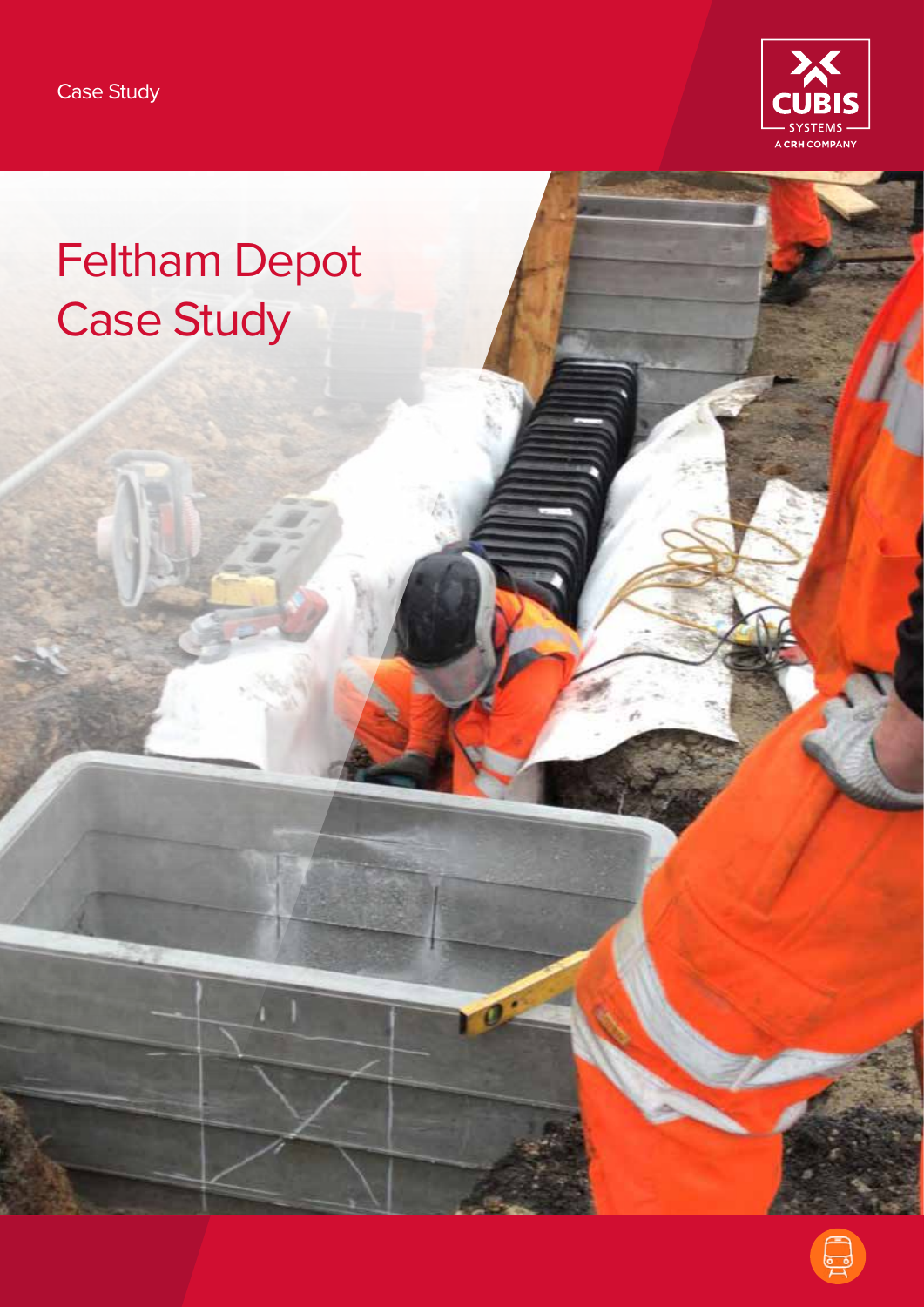#### **South Western Railway's New Rail Depot at Feltham**

Cubis Systems worked with the principal contractor, VolkerFitzpatrick and the design team at Arcadis to offer an innovative solution for the network access chambers and ducting system, on the brand new South Western Railways £60m flagship depot in Feltham.

The depot will not just be housing the trains but will also be used to maintain them both mechanically and for cleaning them both inside and out every night using specialised train washing facilities.

The new train depot will bring huge benefits of service reliability and frequency to those that need it most when commuting to and from the surrounding areas into central London.

Using MULTIduct<sup>™</sup> in combination with the STAKKAbox<sup>™</sup> ULTIMA Connect chambers enabled contractors to seamlessly integrate the systems with one another throughout the depot construction.

The project has been designed to meet the highest level of standards expected by BREEAM and the services and products supplied by Cubis have gone towards achieving that standard. From value engineering the design to providing contractor-friendly and lightweight system solutions such as MULTIduct™ made from recycled material has helped at every stage.

### **x10 Track** UTX

Cubis worked with the design team at Arcadis to use MULTIduct™ to its full potential, installing it with only 600mm of cover material. This reduced depth allowed for a shallower chamber to be used, resulting in a quicker installation of both ducting and chambers. By using these products together as a system Cubis removed the need for concrete as backfill for the GRP chambers or as a surround for the MULTIduct™ that would normally be used with other products.

Cubis offers carbon-friendly solutions by utilising 3rd party reviewed data gained from extensive testing. Cubis can also provide calculations to Eurocodes for verification and peace of mind.

These advantages were integral in creating the huge Under Track Crossing (UTX) across the 10 tracks that are going to stable the new fleet of 10 Car, Class 701 trains.

The overall reduction in excavation of material due to the shallower burial of the MULTIduct™ and network access chambers provided the contractor with an overall decrease in dig across the site. This lead to far less spoil removal, less excavator movements and fewer lorries moving to and from site.

This in turn provided a reduction in carbon emissions and disruption to the surrounding residential areas.







## Major Rail Infrastructure Project for New Train Depot